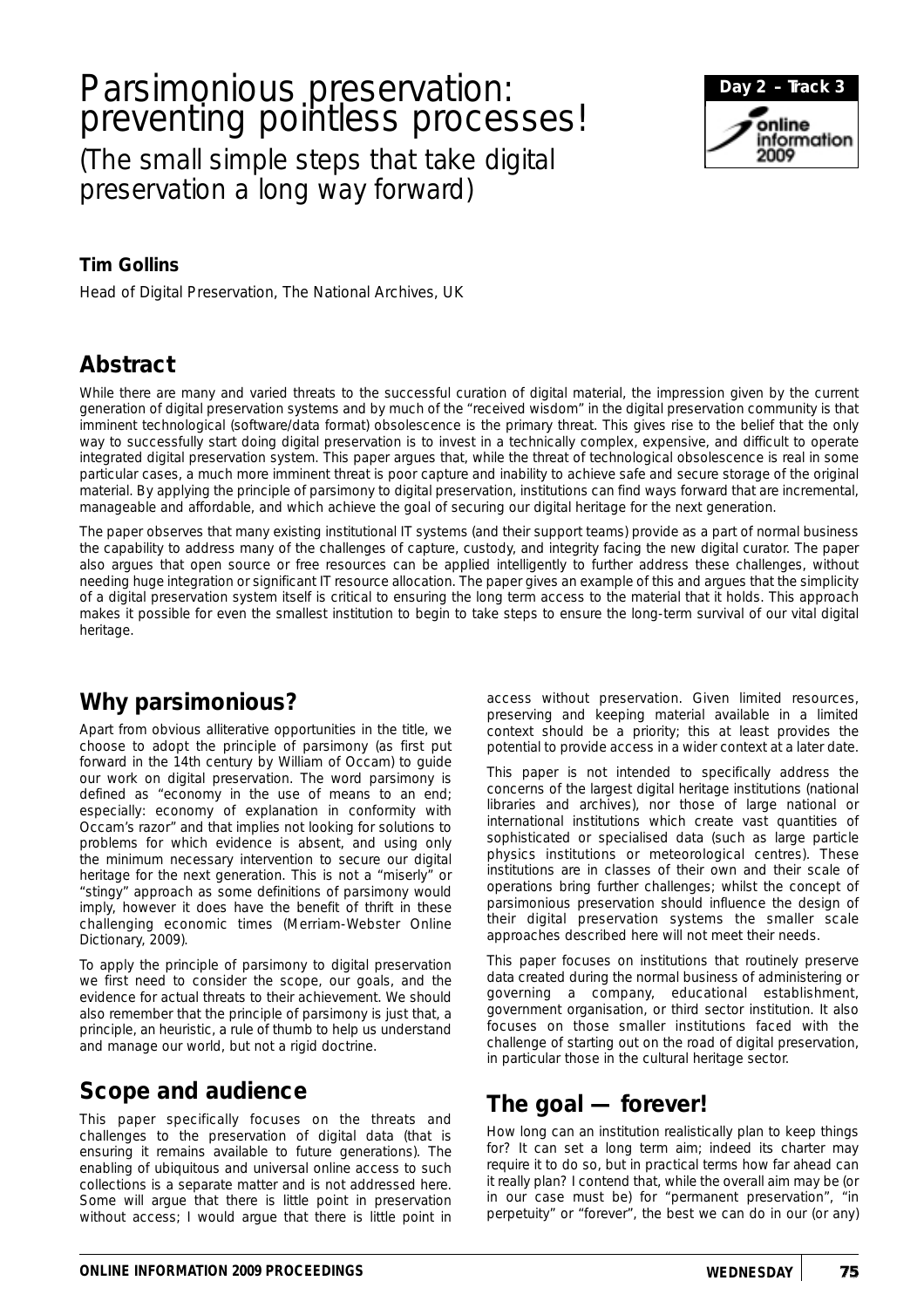generation is to take a stewardship role. This role focuses on ensuring the survival of material for the next generation — in the digital context the next generation of systems. Here immediately the principle of parsimony can be applied; the minimal intervention implied means minimal alteration, which brings the benefits of maximum integrity and authenticity. It also means a minimal assumption as to what the future may bring or enable; the one thing history teaches us is that predicting the future is really problematic! This is the same principle that is applied by us in the care of a physical collection of artefacts (e.g. paper documents) (The National Archives (a), 2009). We should also remember that in the digital context the next generation may only be five to ten years away!

#### **Threats — immediate and real**

There are many complex and interacting threats to the long term survival of digital objects. However these threats tend to boil down to a combination of the following (in no particular order):

- media (removable) decay/obsolescence;
- hardware obsolescence;
- software/data format obsolescence;
- online storage disaster/decay;
- incomplete/inadequate capture.

All of these threats are real to a degree. However not all of them are immediate and pressing for the majority of institutions or the majority of data, even with material that is relatively old (in digital terms). The most pressing and immediate threat to digital data is incomplete or inadequate capture:

- in other words "Don't it always seem to go that you don't know what you've got till it's gone?" (Mitchell, 1970);
- and as Bracton said in the 14th century "vulgariter dicitur, quod primo opportet cervum capere, et postea cum captus fuerit illum excoriare" or "it is commonly said that one must first catch the deer, and afterwards, when he has been caught, skin him";
- although it turns out Mrs Beaten never did say "First catch your hare"! (Answers.com, 2009).

This is so much a matter of common sense that it can be overlooked! We can only preserve and process what is captured. While this has always been the case, digital information brings with it opportunities that we should consider at length, before continuing to adopt our existing capture policies. Opportunities to analyse complete sets of data (as opposed to small samples), unencumbered by the difficulty of analysing or having to store enormous volumes of paper, can fundamentally change the value of a potential collection.

Next to consider is the decay or obsolescence of removable storage media. This is one of the most dangerous threats to digital data; it catches you unawares, and only manifests itself at the point when you can do very little about it! We all have them at home, the 3.5" floppy disk, the Zip Disk containing our dissertations, or at work the personal DVD back up we took only four years ago. It may already be too late! At least one well respected national archive has already experienced a tape media failure of this kind, and was not quite able to recover all of the data on the media even after very considerable expense using specialised digital forensic recovery contractors (Gollins, 2008).

Moving on to consider online storage disaster or decay (so called "bit rot"); although disaster is theoretically a significant threat (the consequences of an *unmitigated* online storage hardware failure would be catastrophic), online storage environments are almost always specifically managed to mitigate the risk of such failures (be that through use of RAID and/or offline back up regimes). Bit rot (where, as a result of random physical processes a bit of data is flipped from 0 to 1 or vice versa) is theoretically an issue, but only becomes of any statistical significance in the case of very large collections. In practical circumstances, for the majority of institutions, the measures already taken by a good IT services department will more than adequately mitigate these threats.

Hardware obsolescence, when not directly associated with some form of removable media, is also a much less pressing problem, and tends to manifest itself in relatively rare circumstances where specialised hardware is needed to display unusual forms of data. For mainstream data on mainstream systems I contend that it is not a significant issue (Rosenthal, 2009).

### **Threats – future or mythical?**

Finally we come to software (or data format) obsolescence; this is perceived to be a very significant and imminent threat. It is my contention that this threat is significantly smaller in practice, for the majority of data in the majority of institutions, than the perception or received wisdom would indicate. This view is based on the experience of The National Archives over the last 10 or so years, and the experience we are beginning to get as we scale up our ability to accession new born digital records into the archive.

And it is not just our view; at this summer's SUN PASIG (Preservation Special Interest Group) meeting in Malta (Sun PASIG, 2009) David Rosenthal of Stanford University compared the stability of the UNIX File system interface with the vision of obsolescence envisioned by Jeff Rothenberg in 1995. Jeff's vision (Rothenberg, 1995) was that "... digital documents are evolving so rapidly that shifts in the forms of documents must inevitably arise. New forms do not necessarily subsume their predecessors or provide compatibility with previous formats." Rosenthal characterised this as a view that "incompatibility is inevitable, a force of nature". In challenging this view Rosenthal observed the longevity of the UNIX file system. With a defined interface now some 30 years old, capable of handling disks 1,000,000 times bigger than when first created, and executed by new software at least four times bigger (but faster and more reliable) than the original, it is still capable of reading every single disk ever written in that 30 years (Rosenthal, 2009). Rosenthal also observed that the open source movement, online publication, online storage, and other similar developments, all strongly mitigate the imagined format obsolescence risk. Looking back with 20/20 hindsight at Rothenberg's paper Rosenthal concluded "format obsolescence almost never happens".

#### **New digital curator's response**

So what should be our response to these threats? What might a parsimonious preservation system look like in a small or medium-sized institution? I believe that this is where the benefits of applying the principle of parsimony really begin to show.

Firstly consider our goal; not "to preserve forever", but the more parsimonious "to ensure the survival of digital material for the next generation" (of IT systems). Since many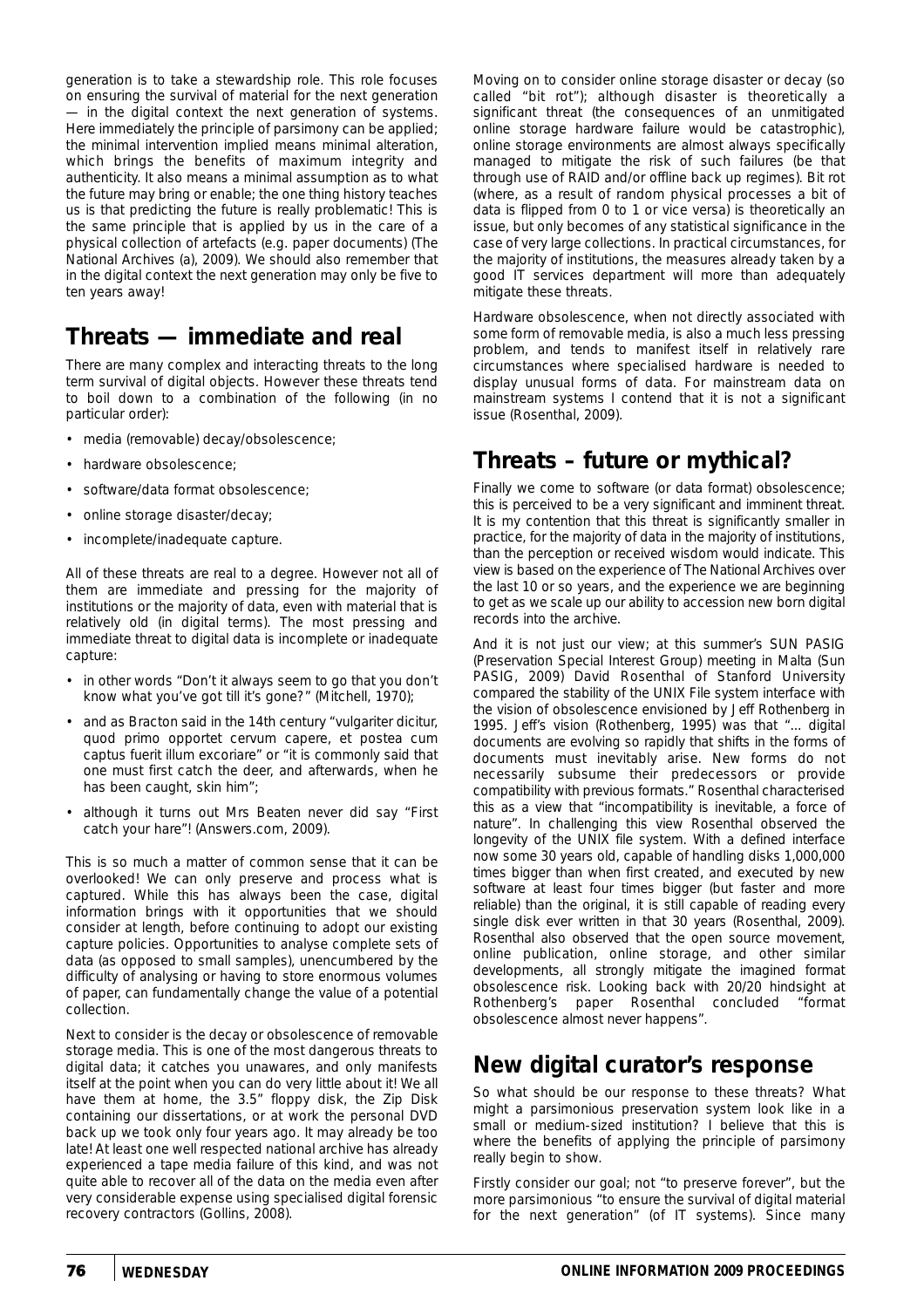institutional IT systems (and preservation systems are no different) last for between seven to ten years (often with a conservative hardware upgrade at the 4/5 year point) this begins to look much less scary.

From the stewardship perspective, one of the critical capabilities to develop is the ability for data to be extracted at the end of life of a proposed system in a complete form, in bulk, and without the need to modify or transform it. This is the final act of a good and responsible steward; to pass on the objects in his or her care to the next steward.

A thrifty response to the preservation challenge would be to ask "what have we already got that will do the job?"; I would respond by asking you to examine an institution's generic IT/desktop infrastructure and the organisation and systems that support it. You might be surprised how far this will go in meeting the challenges.

Taking the storage threats first; most networked desktop systems that run across an institution will have some volume of corporate storage, usually quite a considerable amount. This storage is ideal as the basis for your preservation system. It will undoubtedly be reliable, backed up, and migrated to new live media when required, by a team of competent professional IT support staff. It will have access controls to prevent unauthorised modification (maintaining integrity and authenticity), and a process for allocating this control. What it may not have is space; however it will usually have someone who is responsible for sizing and capacity, who will know how to get more and who will have a process to do so. This may of course cost some money, but although we are being thrifty we may not be able to do all of this on a zero budget.

Now, having made these observations about an institution's current infrastructure, let's look at the threats from obsolescence. We have established that the hardware is most unlikely to be a problem since it is modern and updated in a managed way, and such changes rarely introduce issues. What about removable media? We know that this is the most threatening form of obsolescence, but the answer is simple. Do not store removable media at all; copy the data onto the networked storage. There are some issues to be addressed, but these are more than manageable with good capture practices; "what about the authenticity of the object received?" I hear the traditional archivists cry. Finally, then, in the obsolescence area we come to software based or data format obsolescence. I believe that any residual risk in this area can be effectively managed by good information management and good capture practice at the beginning.

So let us consider capturing a collection of digital information; what are the issues we should address? This can be summarised by addressing the task of "knowing what you have got". Aspects of this include:

- Knowing what the subject matter of the collection is (including if there are any significant coherent subcollections).
- Knowing how complete is the collection (is it a sample of a larger whole, and if so on what basis).
- Knowing the context for the collection (where it came from, time context, and perhaps some political, social and economic context of the source).
- Having a complete inventory of the collection, in particular:
	- a list of all the file names and any "structure" (e.g. a record of any directory or folder structure and the file's position in that structure);
- the data format of each file;
- the date of each file's creation and last modification;
- a "signature" or checksum of a reputable kind, to "seal" each file and demonstrate its integrity.
- Knowing that there are no viruses or other "infections".

This represents a starting point; clearly if more detail is available regarding the subject matter of the collection at a more fine grained level (individual subject metadata for each file or document), then this should be recorded and kept along with the collection. All of the above are achievable for really quite significant volumes of data, using simple "record keeping", some free software, and well documented procedures. What free software exists out there to help with this? Most of the challenges of an inventory can be met using DROID (The National Archives (b), 2009).

DROID was originally produced by The National Archives to enable the unambiguous identification of the format of a data file. It is free, open software, released under a BSD licence. At the time of writing a consultation is completing, to determine the features to be introduced in the next release of DROID (version 5) (The National Archives (c), 2009). DROID can already produce a profile of a shared drive or file system, listing the files, their identified type and other simple metadata (creation date etc.), and one of the proposals for DROID 5 is to incorporate Digital checksums or hashing to enable integrity of data to be checked. DROID uses information drawn from The National Archives' PRONOM (The National Archives (d), 2009) database, to enable the identification of a wide variety of file formats. Work continues at The National Archives to increase the number of formats covered through our own efforts and through partnering with other well respected institutions wherever possible.

If DROID is not your choice, then there are a number of other free checksum and digest creation tools that a trivial internet search will reveal (I have not listed any specifically as I cannot vouch for the quality of any particular product, as we do not use them). Any of the well known virus check software is appropriate to use to ensure that proposed content is virus free; however a "quarantine protocol", where received material is held safely for a month or so is strongly advisable. This enables any novel virus (that might have infected the content) to have been characterised and signatures to have been received by the virus checker before acceptance of the content into the institution.

A further important "parsimonious" consideration is what types of information (or formats) the institution should accept. I believe that an institution should only accept material that at the point of acceptance it already possesses the ability to read. This is not a point about software obsolescence — the data is probably still completely accessible using the right current technology — it is, however, a point about the complexity and variety of software any one institution is capable of maintaining and supporting at reasonable cost. It is also a point about the age of removable media (and its obsolescence and decay) that might have been used by the source (or donator) to store the information before presenting it to the curating institution. The costs of digital archaeology (or digital forensics) can be extreme, and value for money must be a pragmatic consideration for any institution.

Taking all of the above into account, I would contend that the barriers to effective entry into the activity of digital preservation are much lower that might at first be believed, and that in short very many institutions are in a position do digital preservation now.